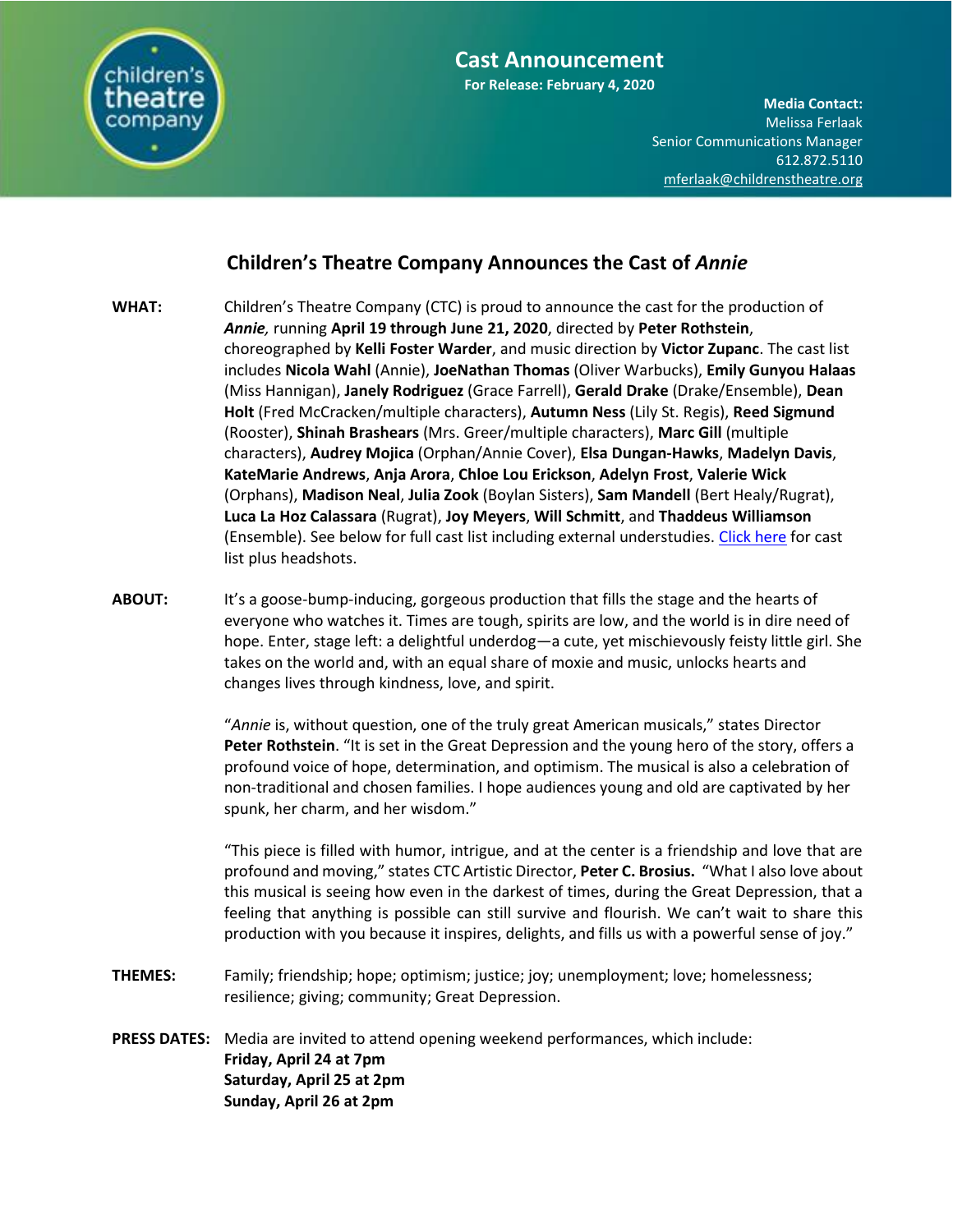Each media person can RSVP for two tickets gratis with the option to purchase additional tickets. Production photos for world premieres will be sent within two days of the first preview performance. Promotional photos may be sent in advance of production photos.

#### **SOURCE: Children's Theatre Company 2400 Third Ave S, Minneapolis**

**MEDIA NOTES:** Contact Melissa Ferlaak, Senior Communications Manager, for access to interviews with the creative team, actors, or CTC executive staff.

**Children's Theatre Company (CTC)** is the nation's largest and most acclaimed theatre for young people and serves a multigenerational audience. It creates theatre experiences that educate, challenge, and inspire for more than 295,000 people annually. CTC is the only theatre focused on young audiences to win the coveted Tony Award® for Outstanding Regional Theatre and is the only theatre in Minnesota to receive three Tony® nominations (for its production of *A Year with Frog and Toad*). CTC is committed to creating world class productions at the highest level and to developing new works, more than 200 to date, dramatically changing the canon of work for young audiences.

CTC's engagement and learning programs annually serve more than 93,000 young people and their communities through Theatre Arts Training, student matinees, Neighborhood Bridges, and early childhood arts education programs. ACT One is CTC's comprehensive platform for access, diversity, and inclusion in our audiences, programs, staff, and board that strives to ensure the theatre is a home for all people, all families, reflective of our community. childrenstheatre.org

**# # #**

# *Annie*

Book by Thomas Meehan Music by Charles Strouse Lyrics by Martin Charnin Directed by Peter Rothstein Choreographed by Kelli Foster Warder Music Direction by Victor Zupanc Best Enjoyed by Everyone UnitedHealth Group Stage

# **Creative Team & Production Staff**

Scenic Designer | **Vicki Smith** Costume Designer | **Richard O. Hamson** Lighting Designer | **Paul Whitaker** Associate Sound Designer | **Sten Severson** Animal Trainer | **William Berloni** Animal Handler | **Tyler Garstka** Assistant Director | **Anna Moskowitz** Stage Manager | **Jenny R. Friend** Assistant Stage Manager/Stage Manager | **Kathryn Sam Houkom** Assistant Stage Manager | **Nate Stanger** Stage Management Intern | **Kayla Basco**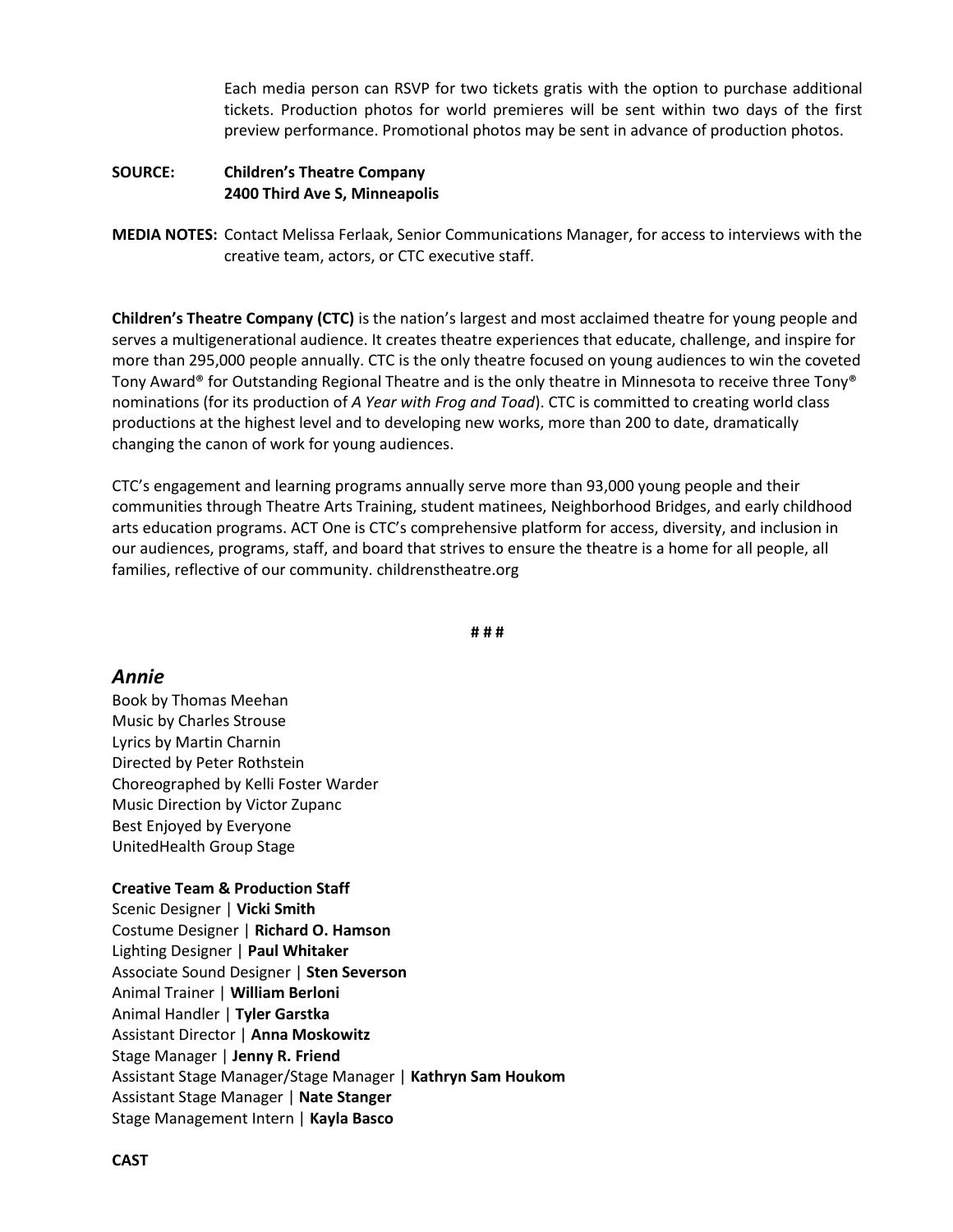Mr. Pugh, President Roosevelt, Bundles McCloskey, Lt. Ward, Fred McCracken, Wacky, Dogcatcher, Cab Oliver Warbucks | **JoeNathan Thomas** Grace Farrell | **Janely Rodriguez** Miss Hannigan | **Emily Gunyou Halaas** Drake, Apple Seller, Carriage Driver, Street Sweeper, Sound Man | **Gerald Drake** Driver | **Dean Holt** Lily St. Regis | **Autumn Ness** Rooster | **Reed Sigmund** Mrs. Greer, Boylan Sister, Sophie, Grandma | **Shinah Brashears** Assistant, Chauffeur, Cop, Santa Claus, Producer, Louis McHenry | **Marc Gill** Annie | **Nicola Wahl**  Orphan/Annie Cover | **Audrey Mojica** Molly | **Elsa Dungan-Hawks**  Tessie | **Madelyn Davis**  Boylan Sister/Ensemble | **Madison Neal, Julia Zook** Bert Healy/Rugrat | **Sam Mandell**  Rugrat | **Luca La Hoz Calassara**  Orphans | **KateMarie Andrews, Anja Arora, Chloe Lou Erickson, Adelyn Rose Frost, Valerie Wick**  Ensemble | **Joy Meyers, Will Schmitt, Thaddeus (Tad) Williamson**

#### **UNDERSTUDIES**

Miss Hannigan, Lily St. Regis, Mrs. Greer, Boylan Sister, Sophie, Grandma| **Becca Hart** Oliver Warbucks | **C. Ryan Shipley** Grace Farrell | **Shinah Brashears** Rooster | **Marc Gill**  Annie | **Mabel Weismann**  Orphans | **Emily Huggett, Sidney Whiteside, Mabel Weismann** Bert Healy | **Luca La Hoz Calassara**  Student Ensemble | **Peder Lindell, Paige Klemenhagen**

# **Runtime: 2 hours, including one 15-minute intermission.**

# **Tickets**:

The Ticket Office is accessible by phone two hours prior to most performances. These posted hours are subject to change. Email: [tickets@childrenstheatre.org](mailto:tickets@childrenstheatre.org) (inquiries only, no ticket processing) **Phone:** 612.874.0400 **Website:** [https://childrenstheatre.org](https://childrenstheatre.org/) Subscription packages are available. Please see website for complete details: <https://childrenstheatre.org/tickets/subscribe> Lap passes available for children newborn to three years for \$5

# **ASL/AD Performance: Friday, May 15 at 7pm and Sunday, May 31 at 5pm Sensory Friendly Performance: Friday, June 12 at 7pm**

Group tickets up to 10% off regular tickets for groups of six to nine. Group tickets up to 25% off regular tickets for groups of ten or more.

# **Performance Dates**

Sunday, April 19 at 7pm (Preview)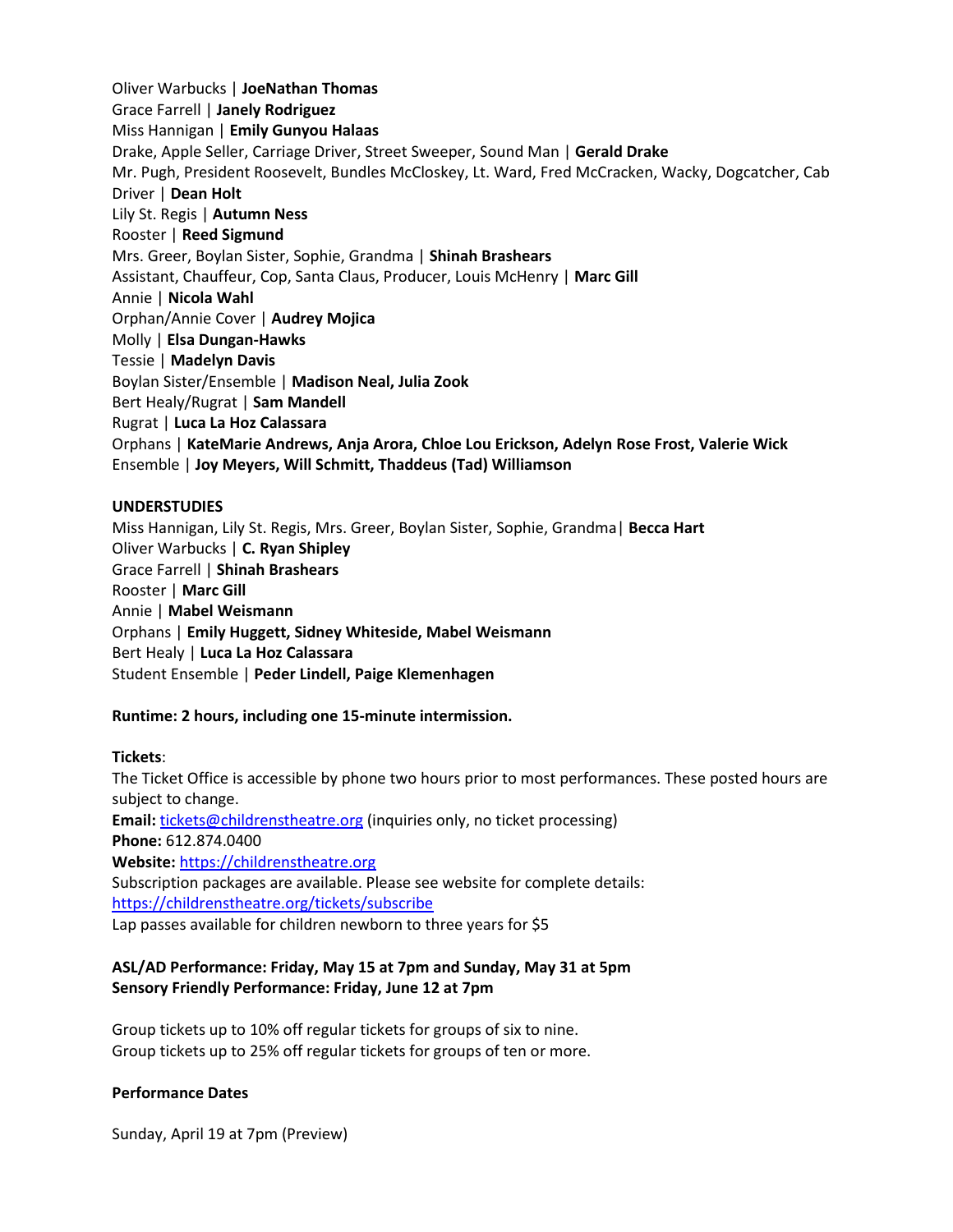Tuesday, April 21 at 7pm (Preview) Wednesday, April 22 at 7pm (Preview) Thursday, April 23 at 7pm (Preview) Friday, April 24 at 7pm (Opening) Saturday, April 25 at 2pm and 5pm (Opening Weekend) Sunday, April 26 at 2pm and 5pm (Opening Weekend)

Thursday, April 30 at 7pm Friday, May 1 at 7pm Saturday, May 2 at 11am and 2pm Sunday, May 3 at 2pm and 5pm

Thursday, May 7 at 7pm Friday, May 8 at 7pm Saturday, May 9 at 11am and 2pm Sunday, May 10 at 2pm and 5pm

Thursday, May 14 at 7pm Friday, May 15 at 7pm (ASL/AD Performance) Saturday, May 16 at 11am Sunday, May 17 at 2pm and 5pm

Thursday, May 21 at 7pm Friday, May 22 at 7pm Saturday, May 23 at 2pm and 5pm Sunday, May 24 at 2pm and 5pm

Thursday, May 28 at 7pm Friday, May 29 at 7pm Saturday, May 30 at 11am and 2pm Sunday, May 31 at 2pm and 5pm (ASL/AD Performance)

Thursday, June 4 at 7pm Friday, June 5 at 7pm Saturday, June 6 at 11am and 2pm Sunday, June 7 at 2pm and 5pm

Tuesday, June 9 at 7pm Thursday, June 11 at 2pm Friday, June 12 at 2pm and 7pm (Sensory Friendly Performance) Saturday, June 13 at 11am and 2pm Sunday, June 14 at 2pm and 5pm

Thursday, June 18 at 7pm Friday, June 19 at 2pm Saturday, June 20 at 11am and 2pm Sunday, June 21 at 2pm and 5pm (Closing)

# **CAST**

Oliver Warbucks **JoeNathan Thomas** is back at CTC, having performed previously in *Once on this Island* and *Galileo*. JoeNathan has performed at The Ordway, Guthrie Theater, Mixed Blood Theatre, and History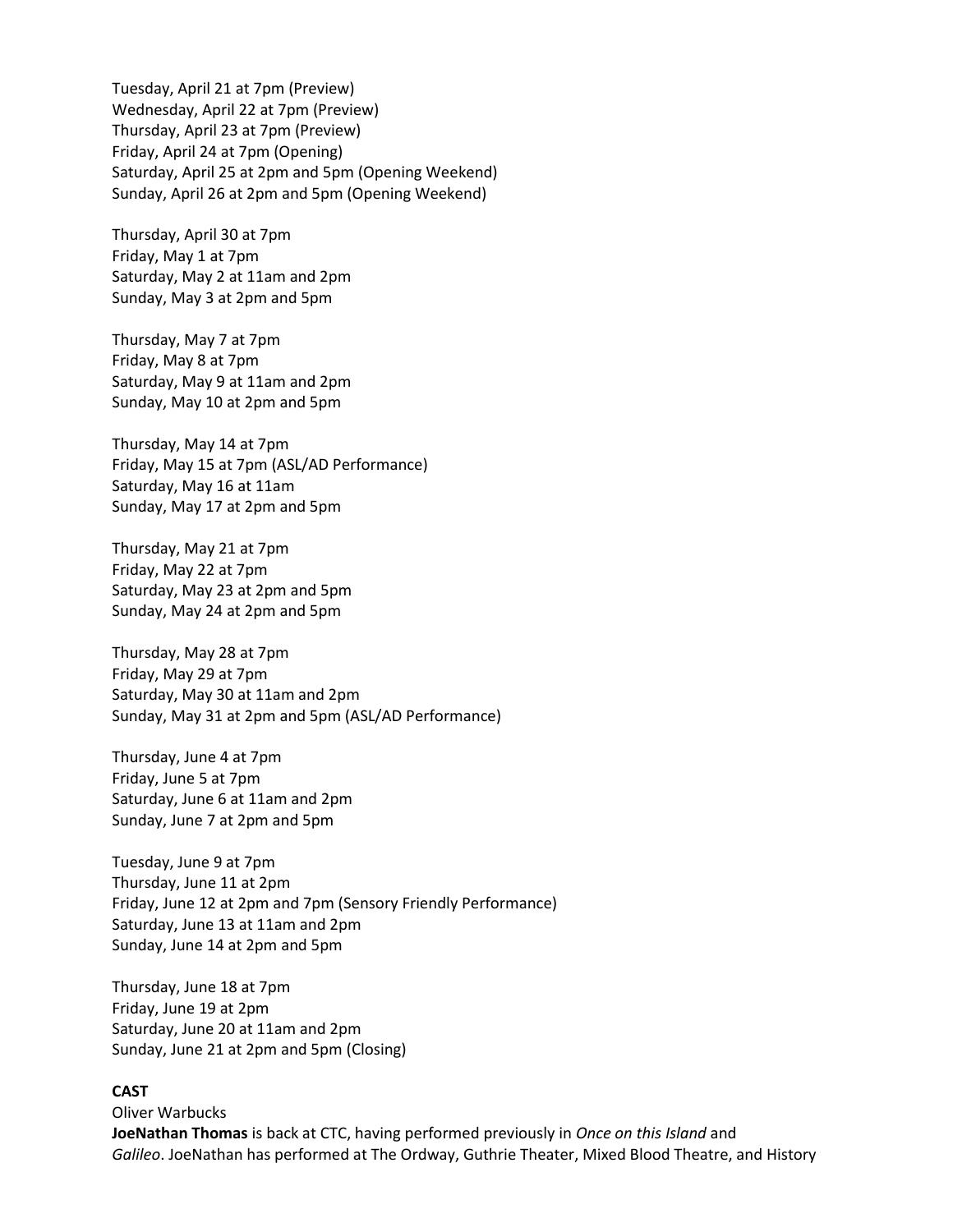**Media Contact:**  Theatre, to name a few. Recently in *The Cradle will Rock* (Frank Theatre) and *Tinker to Evers to Chance* (Artistry).

#### Grace Farrell

**Janely Rodriguez** (she/her) is a Miami native and Brenau University graduate. She has enjoyed roles in *Cinderella* (ensemble/understudy) and *Three Little Birds* (understudy) as a CTC Performing Apprentice. She has also had the pleasure of working for the Birmingham Children's Theatre and the Alliance Theatre in Atlanta. Janely is very excited to continue her journey with Children's Theatre Company.

#### Miss Hannigan

**Emily Gunyou Halaas** was a 1999 – 2000 Performing Apprentice in *Lily's Purple Plastic Purse*; *Green Eggs and Ham/The Old Man Who Loved Cheese*; and *Pinocchio* at Children's Theatre Company. She has performed with La Jolla Playhouse, Hartford Stage, Actors Theatre of Louisville, and with many Twin Cities' theatres, including Guthrie Theater, Theatre de la Jeune Lune, Jungle Theater, and Park Square Theatre.

#### Drake, Apple Seller, Carriage Driver, Street Sweeper, Sound Man

**Gerald Drake** has been a member of CTC's Acting Company for 49 years. Among his favorite roles are the Stepmother in early productions of *Cinderella;* Long John Silver in *Treasure Island*; Fagan in *Oliver Twist*; Mr. Toad in *Wind in the Willows*; Lord Capulet in *Romeo and Juliet*; and Afar the Angel in *A Very Old Man with Enormous Wings*.

Mr. Pugh, President Roosevelt, Bundles McCloskey, Lt. Ward, Fred McCracken, Wacky, Dogcatcher, Cab Driver

**Dean Holt** is a member of CTC's Acting Company (1994 – present), appearing in more than 100 memorable productions in his time at CTC. He is a two-time Ivey Award winner (*Reeling* and *If You Give a Mouse a Cookie*) and the recipient of the Alumni Achievement Award from St. John's University for outstanding work in his field.

#### Lily St. Regis

Autumn Ness (she/her) is celebrating her 20<sup>th</sup> season with the CTC Acting Company! Some favorite shows include; *Cinderella*; *Roald Dahl's Matilda the Musical*; *The Biggest Little House in the Forest*; *The Jungle Book*; and *Romeo and Juliet*. Autumn's first show as a playwright, *Babble Lab*, can be seen next season on CTC's Cargill Stage. She is a recipient of the 2018 Fox Foundation Fellowship.

#### Rooster

Reed Sigmund is loudly celebrating his 20<sup>th</sup> season as a member of the Acting Company, where he's appeared in shows such as: *Dr. Seuss's How The Grinch Stole Christmas!*; *The Wizard of Oz*; and *A Year with Frog and Toad.* Recently, he's also been seen onstage at Jungle Theater and Theater Latté Da.

# Mrs. Greer, Boylan Sister, Sophie, Grandma

**Shinah Brashears** (she/her) is thrilled to be back at CTC. She was previously seen on The Kennedy Center tour of *Elephant and Piggie's: We Are In A Play* at CTC. She has performed with many other organizations, including Jungle Theater, Theater Latté Da, Guthrie Theater, Chanhassen Dinner Theatres, The Ordway; and 7<sup>th</sup> House Theater.

#### Assistant, Chauffeur, Cop, Santa Claus, Producer, Louis McHenry

**Marc Gill** (he/him) is a semi-recent transfer from Memphis, and is one of CTC's Performing Apprentices. While in the Mid-South, Marc enjoyed roles in *Rent*; *Kiss Me, Kate*; and *Sister Act* (Playhouse on the Square); and *Chicago* and *Six Degrees of Separation* (Theatre Memphis). Marc has also worked with wonderful Minnesota-based companies including Sidekick Theatre, Minnsky Theatre, CTC, What's Next Productions, and GTC Dramatics.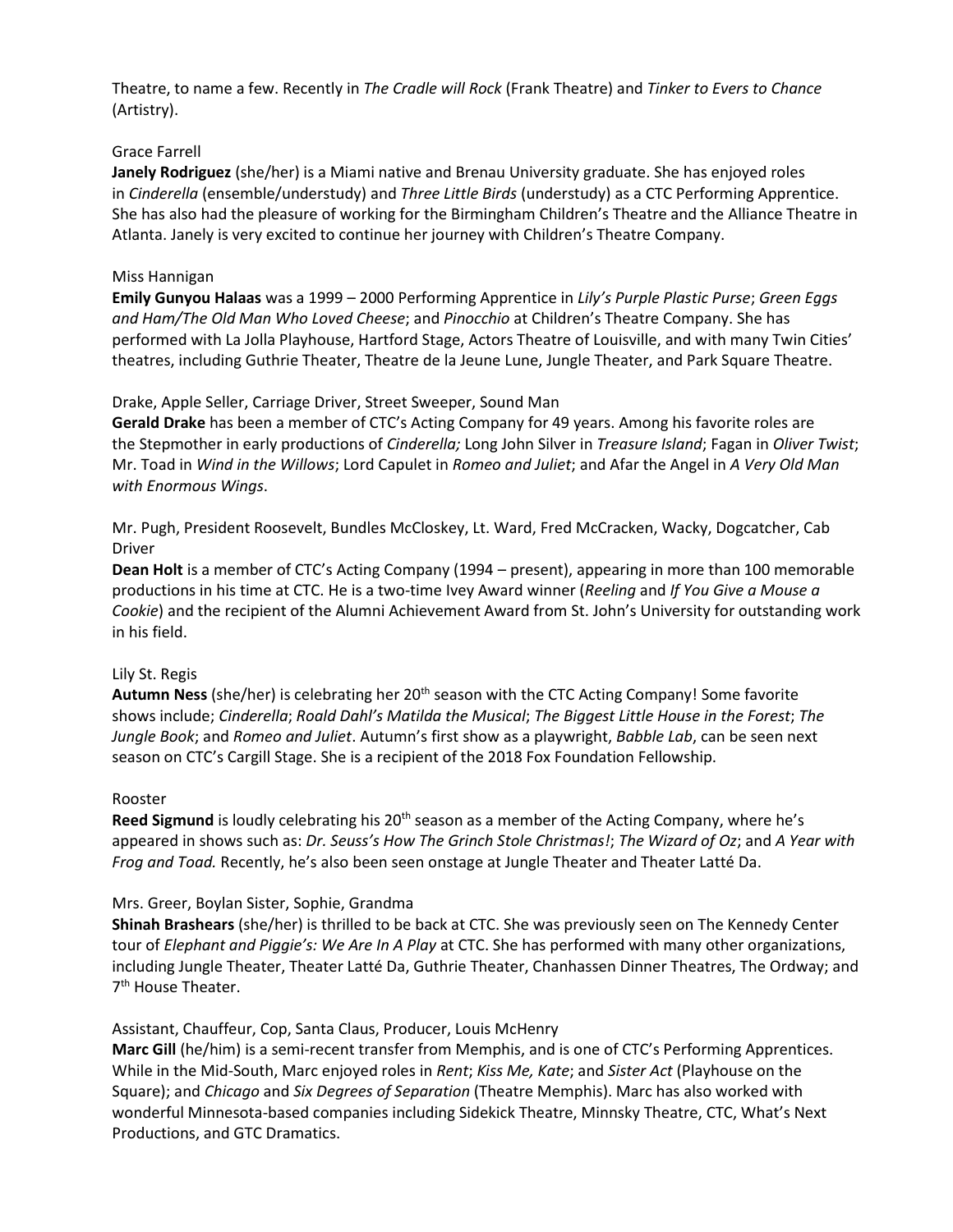# Annie

Nicola Wahl (she/her) is delighted to be returning to CTC. Recent credits include *Roald Dahl's Matilda The Musical* (CTC); *Beyond The Rainbow* (History Theatre); and *Fidgety Fairy Tales* (MACMH). Nicola has trained with Lundstrum Performing Arts, Theater Arts Training, and Broadway Artists Alliance in New York City.

# Orphan/Annie Cover

**Audrey Mojica** is thrilled to be back on stage at CTC! She has appeared as Cindy-Lou Who in *Dr. Seuss's How The Grinch Stole Christmas!* and as Matilda in *Roald Dahl's Matilda The Musical*. Other productions: *The Real Life Adventures of Jimmy de las Rosas* (Steppingstone Theatre); *Frozen Jr.* (YPC); and *Annie* (The Ordway). Audrey is a seventh-grader at Field Community School in Minneapolis and studies performing arts at Lundstrum Performing Arts.

# Molly

**Elsa Dungan-Hawks** is excited to make her Children's Theatre Company debut in *Annie*. She previously appeared in *A Christmas Carol* (Guthrie Theater) and has participated in numerous camps, classes, and showcases throughout the Twin Cities. Elsa is a fourth-grader at Marcy Open School in Minneapolis.

# Tessie

**Madelyn Davis** is proud to make her CTC debut. Madelyn has previously performed in *Beauty and the Beast*; *Annie*; *We Will Rock You*; *Joseph…Dreamcoat*; and *Elf The Musical JR.* with Ashland Productions. She was also a touring member of Fidgety Fairytales for the Minnesota Association for Children's Mental Health.

# Boylan Sister/Ensemble

**Madison Neal**'s CTC performances include *Cinderella*; *Dr. Seuss's How The Grinch Stole Christmas!; Diary of a Wimpy Kid the Musical*; *Carrie, The Musical*; and *I Come From Arizona*. She's performed with YAI, Contra Theatre Company, Mixed Precipitation, SteppingStone Theatre, and other troupes. She attends CTC's Pre-Professional Institute, class of 2020.

# Boylan Sister/Ensemble

**Julia Zook** (she/her) is thrilled to be making her CTC debut! Previous performances include *Hello Dolly*; *Pippin*; *Birds of Paradise*; *Our Town* (Blue Water Theatre Company); *The Robbed that Smiles* (Women of Will Project); and *A Christmas Carol* (Top Hat Theatre). Julia also loves to work on-screen, including the upcoming feature film *Jasmine Star*.

# Bert Healy/Rugrat

**Sam Mandell** (he/him) is thrilled to be making his CTC debut. He has enjoyed roles in *Elf The Musical JR.* (Stages Theatre Company); *Chaplin: The Musical*; *Beauty and the Beast*; *Mary Poppins*; *Joseph…Dreamcoat* (Minnetonka Theater); *James and the Giant Peach*; and *Mary Poppins* (CTC Junior Intensive).

# Rugrat

**Luca La Hoz Calassara** is excited to be back at CTC, after debuting in *I Come From Arizona* last season. He has performed in *A Christmas Carol* (Guthrie Theater), and participates in Minnesota Opera's Project Opera program, appearing in *Dead Man Walking*; *Odyssey*; and *Belongings*. He's also taken classes with CTC's Theatre Arts Training program.

# Orphan

**KateMarie Andrews** (she/her) is very excited to be back at CTC after having previously played Nansi in *Bob*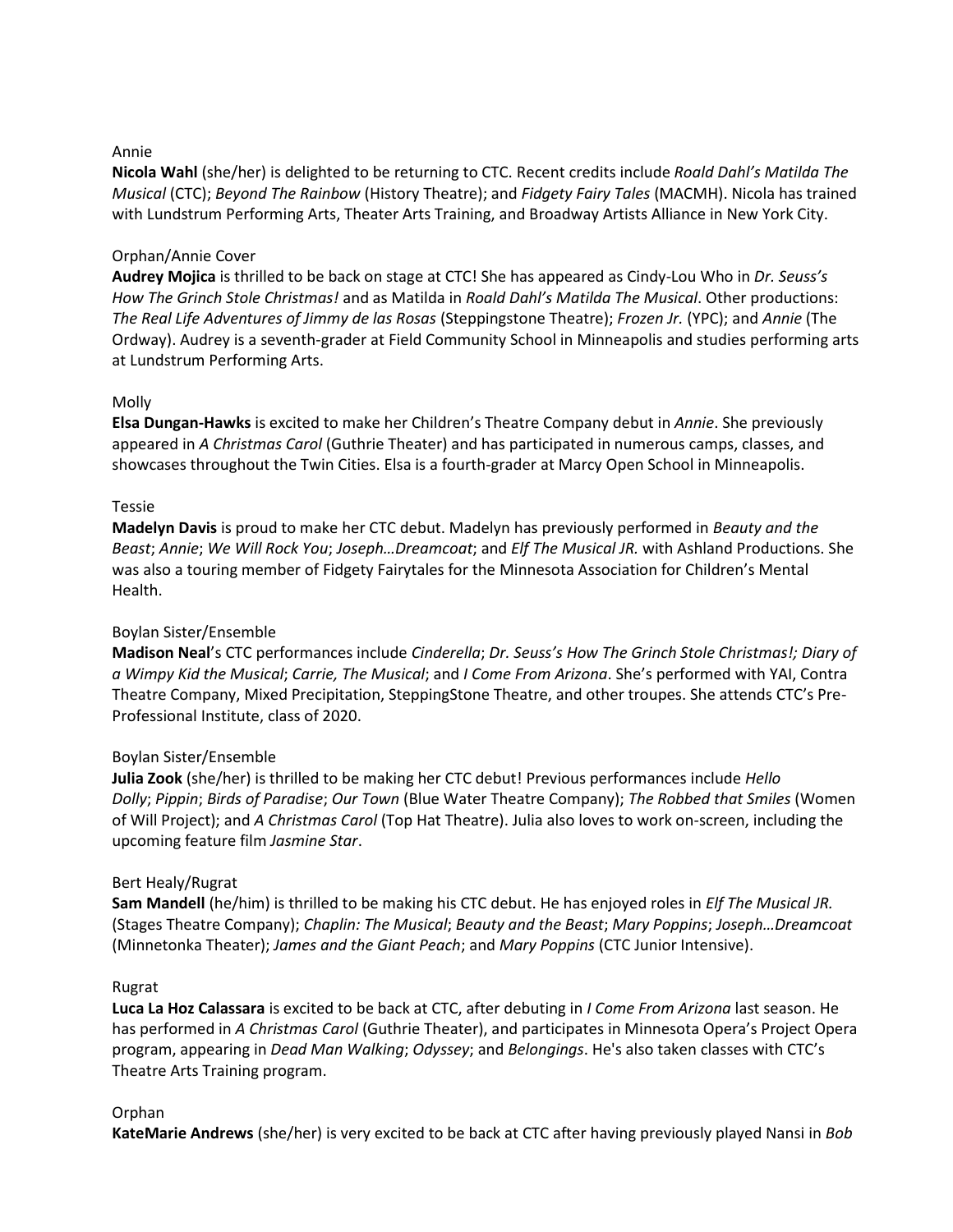*Marley's Three Little Birds*. KateMarie has previously performed in *High School Musical*; *Akeelah and the* Bee; and Seussical the Musical at The Mraz Center for the Performing Arts, Burnsville High School.

# Orphan

Anja Arora has enjoyed previous roles in *The Most Magnificent Thing*; *Inch by Inch* (Stages Theatre Company); *Beauty and the Beast JR*.; and *The Music Man Kids* (Minnetonka Elementary Theatre). She is excited for her first appearance with CTC in *Annie* and is grateful to her parents for driving her everywhere.

#### Orphan

**Chloe Lou Erickson** is ecstatic to return to CTC in *Annie*! Theatre credits include *Roald Dahl's Matilda The Musical* (Children's Theatre Company); *The Sound of Music* (The Ordway); and *Annie* (Prior Lake Players). Chloe is passionate about theatre, dance, singing, creative writing, and hockey!

#### Orphan

**Adelyn Frost** (she/her) is excited to make her CTC debut in *Annie*. She has enjoyed acting since age four. Recent shows include *Annie* (SteppingStone Theatre); *Beauty and the Beast* (Black Dirt Theater); and *Newsies* (Children's Castle Theater). She would like to thank her family for their love and support!

#### Orphan

**Valerie Wick** (she/her) excitedly returns to CTC! Val has performed in *The Abominables* (CTC); *The Sound of Music* (National Tour); *White Christmas*; *Jesus Christ Superstar*; *Annie* (The Ordway); and with Project Opera, Lakeshore Players, Stillwater and Woodbury Community Theatres, CGMS, and SPA. Val thanks Andrea Wheeler, Corissa Bussian, and James Rocco!

#### Ensemble

**Joy Meyers** (she/her) has played roles in *James and the Giant Peach JR.*; *Annie JR.*; *and Shrek the Musical JR.*  in CTC's Junior Intensive programs. She enjoys dancing and has performed with Ballare Teatro Performing Arts Center in South Minneapolis.

# Ensemble

**Will Schmitt** (he/him) is excited to return to CTC after appearing in *Dr. Seuss' How The Grinch Stole Christmas!* last season! Credits: *A Chorus Line*; *Blue Stockings* (SPCPA) *Shrek*; *Mary Poppins*; *Legally Blonde*  (Lundstrum Performing Arts). He has also performed with Youth Performance Company, Mixed Precipitation, Exposed Brick Theatre, Ashland Productions, and many more.

#### Ensemble

**Thaddeus (Tad) Williamson** is thrilled to appear in his second CTC show! His favorite past productions include *Roald Dahl's Matilda The Musical* (CTC); *Elf the Musical JR*.; *Mary Poppins, JR.* (Stages Theatre Company); *Shrek*; *How to Succeed in Business…*; *Legally Blonde (*Lundstrum Performing Arts*)*; *and Seussical* (Eden Prairie Players).

#### **UNDERSTUDIES**

Miss Hannigan, Lily St. Regis, Miss Greer, Boylan Sister, Sophie, Grandma

**Becca Hart** gleefully returns to CTC after her debut in *The Hobbit.* Other local theatre work includes *Ride the Cyclone*; *Small Mouth Sounds*; *The Wolves*; *Miss Bennet* (Jungle Theater); *Bridges of Madison County*; *Mary Poppins*; *Carousel*; *Phantom of the Opera*; *Candide*; *Music Man* (Artistry); *Urinetown* (Lyric Arts Theater); *The Arsonists* (Frank Theatre); and *Idiot's Delight* (Park Square Theatre/Girl Friday Productions). Hart graduated from St. Olaf College. When not performing, she's drawing cartoons!

# Oliver Warbucks

**C. Ryan Shipley** (he/him) is making his CTC debut. Other credits include *A New Brain*; *She Loves Me*; *Mary Poppins*; *The Music Man*; *The Drowsy Chaperone* (Artistry); *Tenderly: The Rosemary Clooney Musical*;